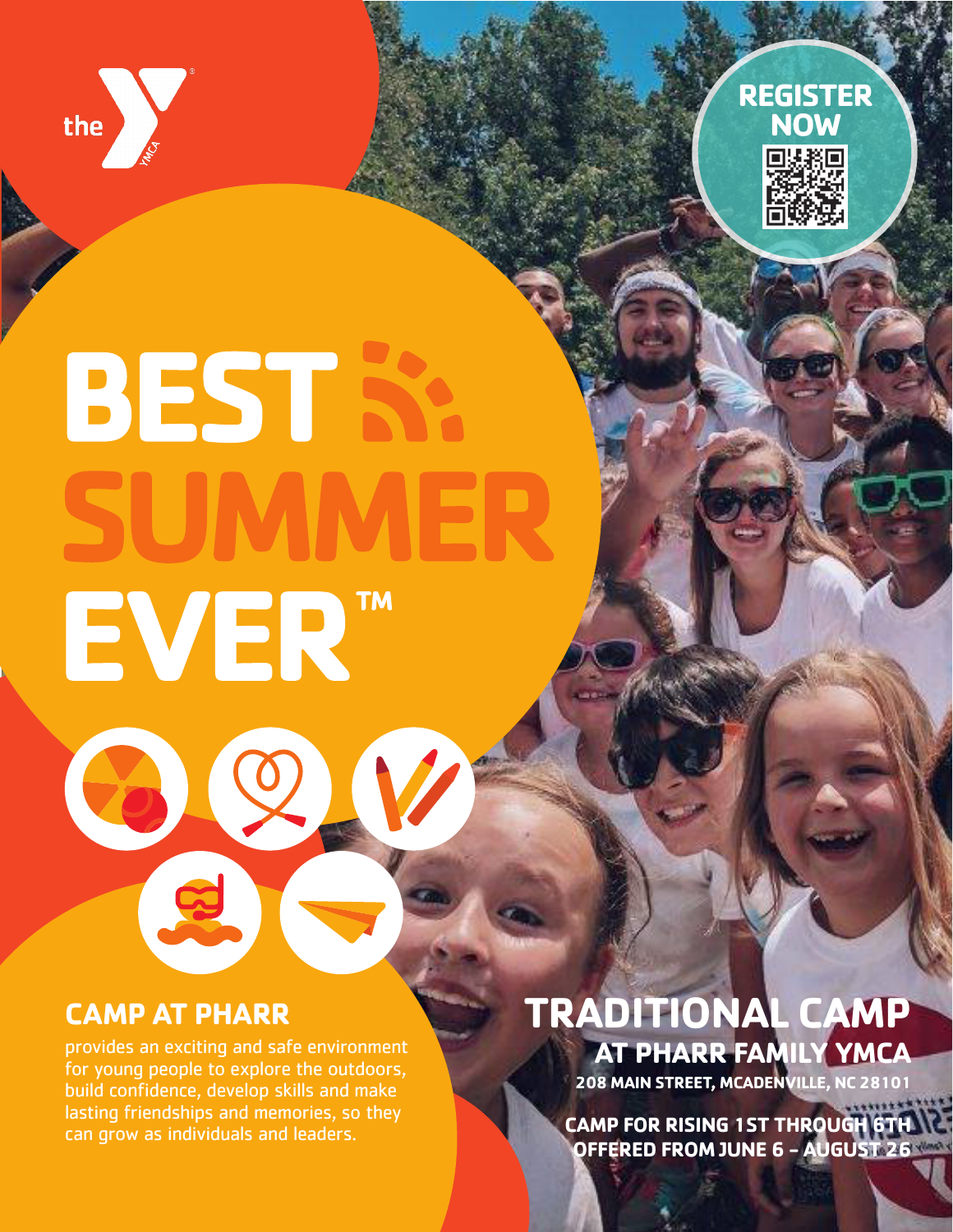## **HOW TO REGISTER FOR CAMP**

Register online at GastonYMCA.org! Each week of camp requires a non-refundable \$10 deposit per child at the time of registration. Spaces are held on a first come-first served basis (spaces are limited.) Registration closes the Wednesday PRIOR TO each week of camp.

#### **QUESTIONS?**

Danny Gathings dgathings@gastonymca.org (704) 824-1131 ext 129

## **OUR STAFF**

Our team is as diverse as our children and is comprised of men and women who are here to help provide a fun and safe environment for your family. Our staff team is made up of college students, working professionals, and exceptional teens. Our staff undergo extensive training, are back-ground checked and participate in regular risk management drills.

### **BILLING & PAYMENT**

Camp payments are drafted according to the option you select at the time of registration:

- on the 1st of the month
- on the 15th of the month
- weekly on the Friday prior to the start of the camp.

#### **BILLING QUESTIONS?**

Jean Lee at jlee@gastonymca.org

| <b>WEEK</b><br><b>OFFERED</b>      | <b>CAMP THEME</b>                             | <b>DESCRIPTION</b>                                                                                                                                                                                                                                   |
|------------------------------------|-----------------------------------------------|------------------------------------------------------------------------------------------------------------------------------------------------------------------------------------------------------------------------------------------------------|
| WFFK 1<br>$6/6 - 6/10$             | Heroes of<br>Character                        | This week we will learn about the IMPACT we make with heroic deeds. Children will learn about ran-<br>dom acts of kindness, friendships, and our YMCA Character traits of Honesty, Caring, Faith, Respect,<br>and Responsibiility.                   |
| WEEK <sub>2</sub><br>$6/13 - 6/17$ | Superheroes Don't<br><b>Always Wear Capes</b> | Our community First Responders are important! This week we will educate ourselves about safety,<br>leadership, service and perserverence.                                                                                                            |
| WEEK 3<br>$6/20 - 6/24$            | Amazing Race                                  | Teamwork and responsibility will be emphasized this week as campers must work together to com-<br>plete scavenger hunts and challenges.                                                                                                              |
| WEEK 4<br>$6/27 - 7/1$             | Aound the World<br>in 7 days                  | This week we will travel across the globe as we learn about other<br>cultures and languages!                                                                                                                                                         |
| WEEK 5<br>$7/4 - 7/8$              | Olympic Heroes                                | Everyone is an Olympic Champion this week as campers will be engaging in lots of physical activity<br>with skills and drills! We will focus on self-esteem, learn how to follow rules, work together, and why<br>it is important to be a good sport. |
| WEEK 6<br>$7/11 - 7/15$            | Make it GREAT!                                | Wisk, mix and measure! Culinary masters will be our focus Week 6 of Camp!                                                                                                                                                                            |
| WEEK 7<br>$7/18 - 7/22$            | Out of this World!                            | Dinosaurs, Outerspace, fossils and more! Campers will work through STEM (Science, Technology,<br>Engineering, Math) projects, learn about Dinosuars, and discover interesting facts about the Solar<br>System.                                       |
| WEEK 8<br>$7/25 - 7/29$            | Pioneers of<br>the Arts                       | We will recognize the heroes of the visual and performing arts fields this week while camp-<br>ers get to make use of their creativity though visual, graphic, performing, and fine art activities.                                                  |
| WEEK 9<br>$8/1 - 8/5$              | Survivor                                      | Be your own hero! The campers will compete in challenges that will<br>encourage them to work together.                                                                                                                                               |
| <b>WEEK 10</b><br>$8/8 - 8/12$     | <b>Heroes through</b><br>the Decades          | Recognizing those who have made significant impacts over the decades                                                                                                                                                                                 |
| WFFK 11<br>$8/15 - 8/19$           | Young<br>Environmentalists                    | Recognizing our heroes of conservation                                                                                                                                                                                                               |
| WEEK 12<br>$8/22 - 8/26$           | Celebration<br>of Nations                     | Celebrations from around the world will occur this week!                                                                                                                                                                                             |

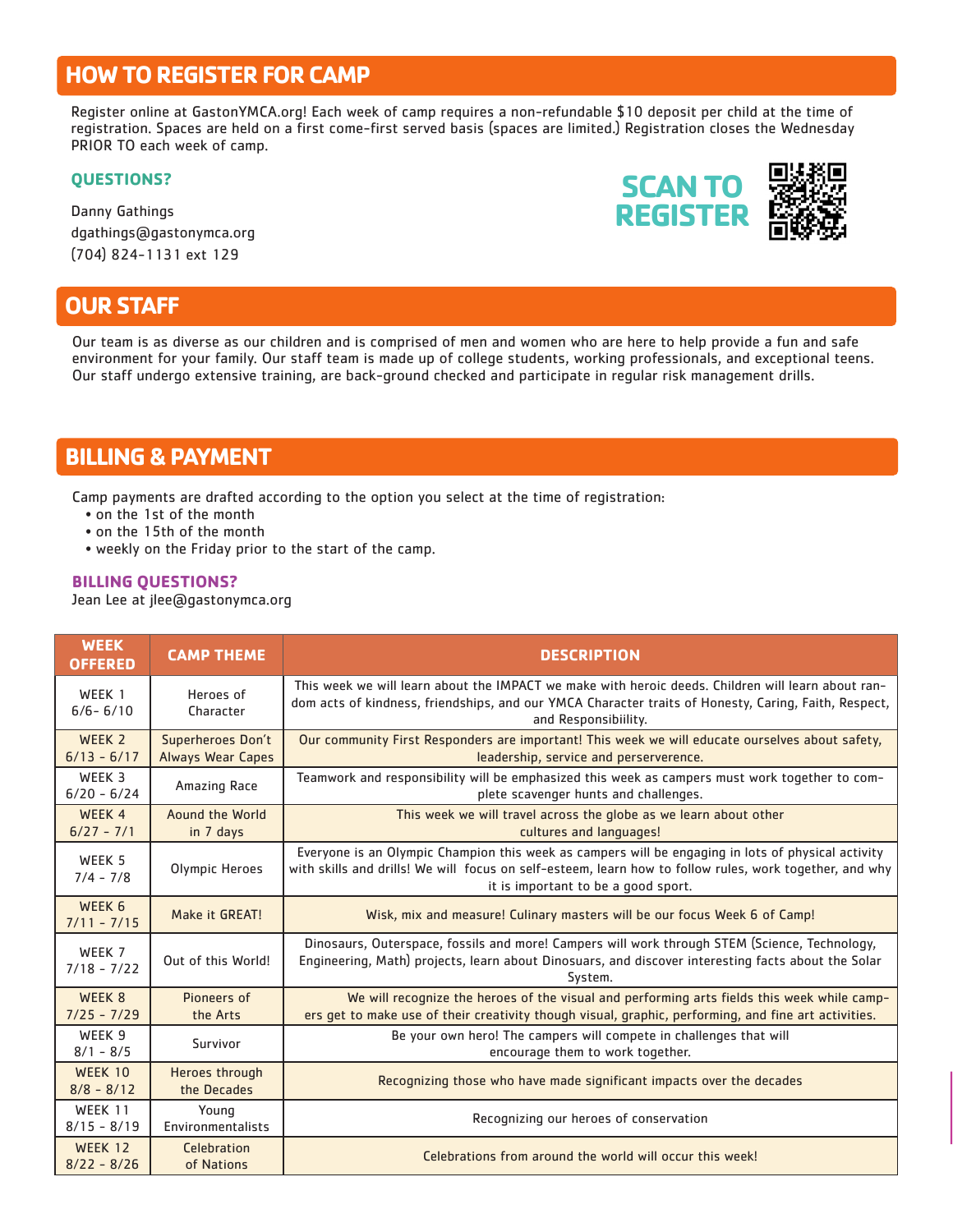#### **TRADITIONAL CAMP**

# **TRADITIONAL CAMP AT PHARR**



The Pharr Family YMCA in McAdenville is excited to offer camp for children grades 1st- 6th. Camp will focus on fundamental skill development, friendly competition, and fun!

#### **CAMP SCHEDULE**

Please see below for an overall structure of your child's day each week. A more detailed schedule will come to you via Playerspace each week.

#### **RIDES IN: 7:00AM - 9:00AM**

Campers should be dropped off at the Pharr Family YMCA location. (Please refer to the Rides In and Out maps on the website and/or in your Weekly Welcome Email.) For late check ins, Parents must call 980-745-2569 to arrange drop off.

#### **CAMP DAY THEMED ACTIVITES: 9:00AM - 4:00PM**

Campers will take part in a variety of engaging activities surrounding our weekly theme. Check out our weekly themes on the next page or on our website registration page.

#### **HUDDLE TIME: 3:30PM - 4:00PM**

Relationships are a key piece of what makes summer camp unforgettable. At the end of each day, campers and counselors will have a chance to reflect on the day with a daily devotion, y-chats, and group discussion questions that challenge our campers to become strong leaders and good citizens.

#### **RIDES OUT: 4:00PM - 6:00PM**

Once you arrive, a staff member will verify the authorized pick up information, call for your camper, and escort him or her to the car. Be prepared to provide a code word or a photo ID during this process.

**ADD ON A HALF-DAY GYMNASTICS CAMP! SEE NEXT PAGE FOR DETAILS.**

### **CAMP OVERVIEW**

#### **OFFERED FOR GRADES** Rising 1st - 6th grades

#### **CAMP LOCATION**

Pharr Family YMCA 208 Main St, McAdenville, NC 28101

#### **WEEKS OFFERED:**

Every week from June 6 - August 26

Registration closes the Wednesday before each session.

#### **PRICING**

YMCA Member - \$170 Program Participant - \$214

\$10 non-refundable deposit is required for each week of registration.

#### **CAMP HOURS**

7:00am - 6:00pm

#### **LUNCH**

Lunch is provided by Gaston County School Nutrition Summer Feeding Program from weeks 2 through week 11.

#### **WHAT TO PACK**

- Refillable water bottle
- Two snacks

#### **IMPORTANT REMINDERS**

#### **Sunscreen**

Please put sunscreen on your child prior to camp. Children can reapply their sunscreen throughout the day however, camp staff will only be able to assist with spray sunscreen applications. Please prepare your child accordingly.

#### **Label everything**

We do not save participants' personal belongings if they get left behind. Please make sure your child has a backpack to easily hold all his or her items, and do not pack any extra items beyond what is included on a "what to pack" list. The YMCA is not responsible for lost items.

#### **Medical Forms**

Medication forms must be completed if your child requires daily or emergency medications. (e.g. EpiPen or Inhaler). These are available on your child's Playerspace profile page and available for you to complete once you've registered your child for camp.